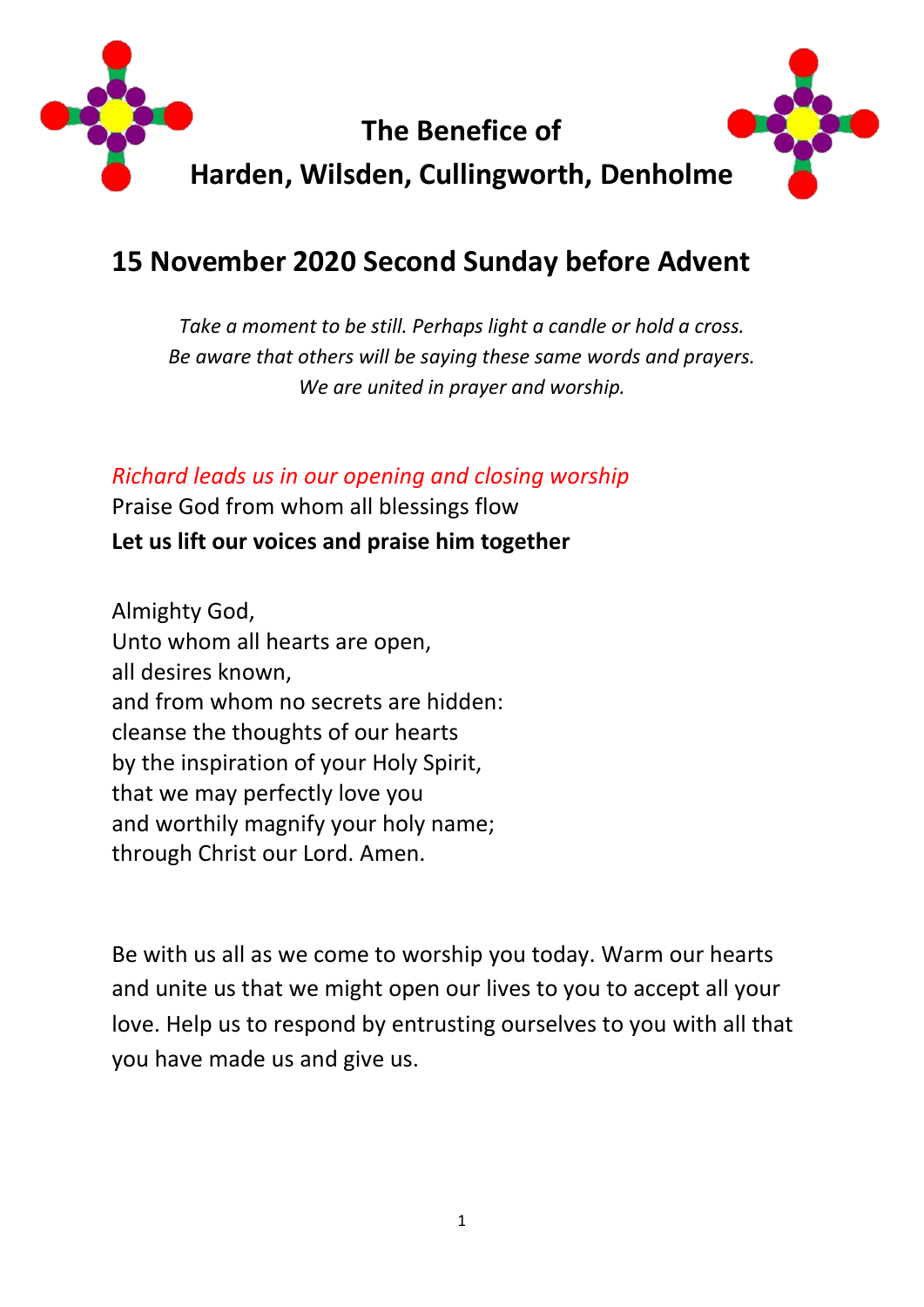### **Collect**

Heavenly Lord, You long for the world's salvation: Stir us from apathy, Restrain us from excess And revive in us new hope That all creation will one day be healed In Jesus Christ our Lord. Amen

### *First Reading: 1 Thessalonians 5:1-11*

Now concerning the times and the seasons, brothers and sisters, you do not need to have anything written to you. For you yourselves know very well that the day of the Lord will come like a thief in the night. When they say, 'There is peace and security', then sudden destruction will come upon them, as labour pains come upon a pregnant woman, and there will be no escape! But you, beloved, are not in darkness, for that day to surprise you like a thief; for you are all children of light and children of the day; we are not of the night or of darkness. So then, let us not fall asleep as others do, but let us keep awake and be sober; for those who sleep, sleep at night, and those who are drunk get drunk at night. But since we belong to the day, let us be sober, and put on the breastplate of faith and love, and for a helmet the hope of salvation. For God has destined us not for wrath but for obtaining salvation through our Lord Jesus Christ, who died for us, so that whether we are awake or asleep we may live with him. Therefore encourage one another and build up each other, as indeed you are doing.

### **Thanks be to God for the gift of his Word.**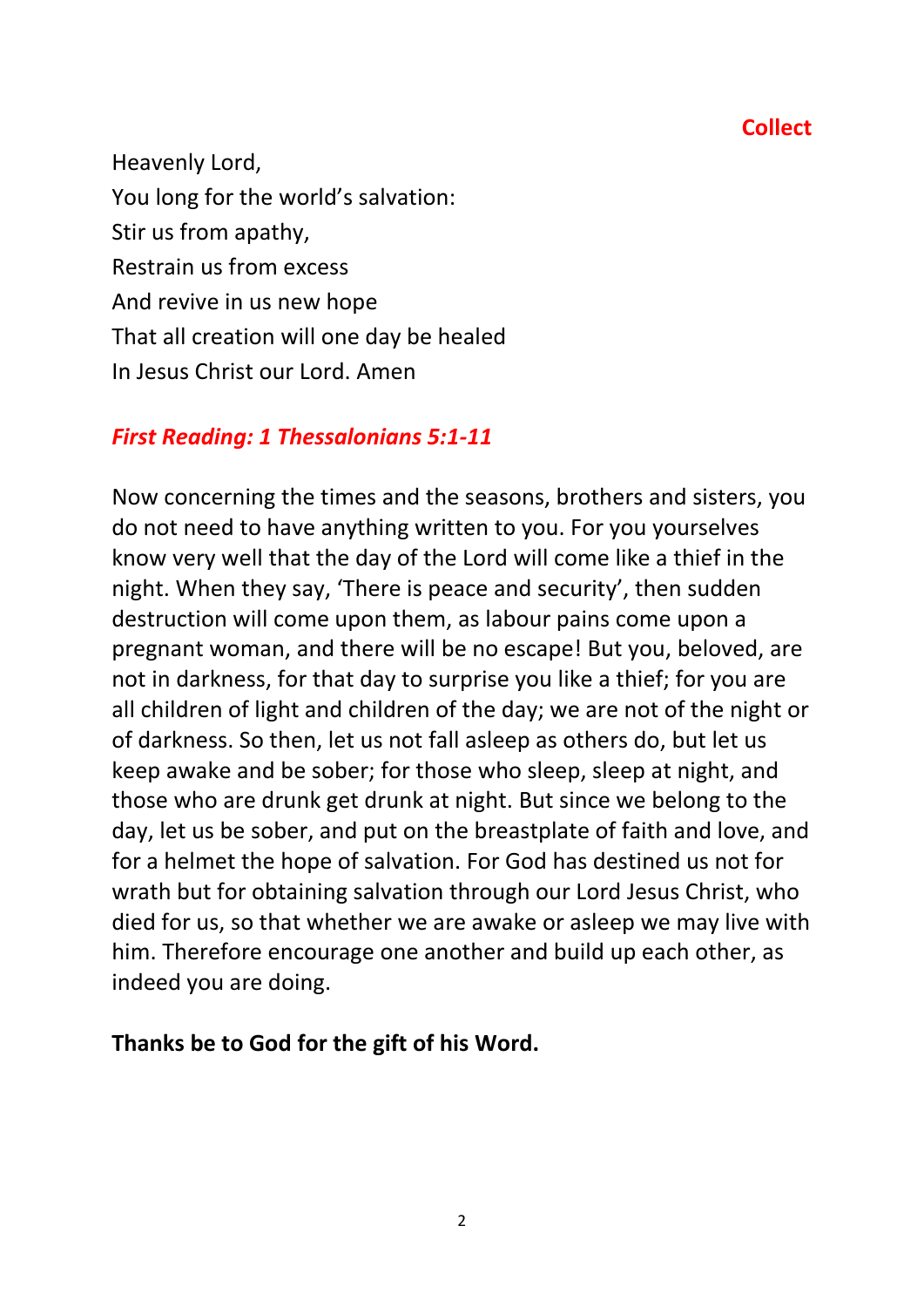#### *Second Reading: Matthew 25:14-30*

'For it is as if a man, going on a journey, summoned his slaves and entrusted his property to them; to one he gave five talents, to another two, to another one, to each according to his ability. Then he went away. The one who had received the five talents went off at once and traded with them, and made five more talents. In the same way, the one who had the two talents made two more talents. But the one who had received the one talent went off and dug a hole in the ground and hid his master's money. After a long time the master of those slaves came and settled accounts with them. Then the one who had received the five talents came forward, bringing five more talents, saying, "Master, you handed over to me five talents; see, I have made five more talents." His master said to him, "Well done, good and trustworthy slave; you have been trustworthy in a few things, I will put you in charge of many things; enter into the joy of your master." And the one with the two talents also came forward, saying, "Master, you handed over to me two talents; see, I have made two more talents." His master said to him, "Well done, good and trustworthy slave; you have been trustworthy in a few things, I will put you in charge of many things; enter into the joy of your master." Then the one who had received the one talent also came forward, saying, "Master, I knew that you were a harsh man, reaping where you did not sow, and gathering where you did not scatter seed; so I was afraid, and I went and hid your talent in the ground. Here you have what is yours." But his master replied, "You wicked and lazy slave! You knew, did you, that I reap where I did not sow, and gather where I did not scatter? Then you ought to have invested my money with the bankers, and on my return I would have received what was my own with interest. So take the talent from him, and give it to the one with the ten talents. For to all those who have, more will be given, and they will have an abundance; but from those who have nothing, even what they have will be taken away. As for this worthless slave, throw him into the outer darkness, where there will be weeping and gnashing of teeth."

**Thanks be to God for the gift of his Word.**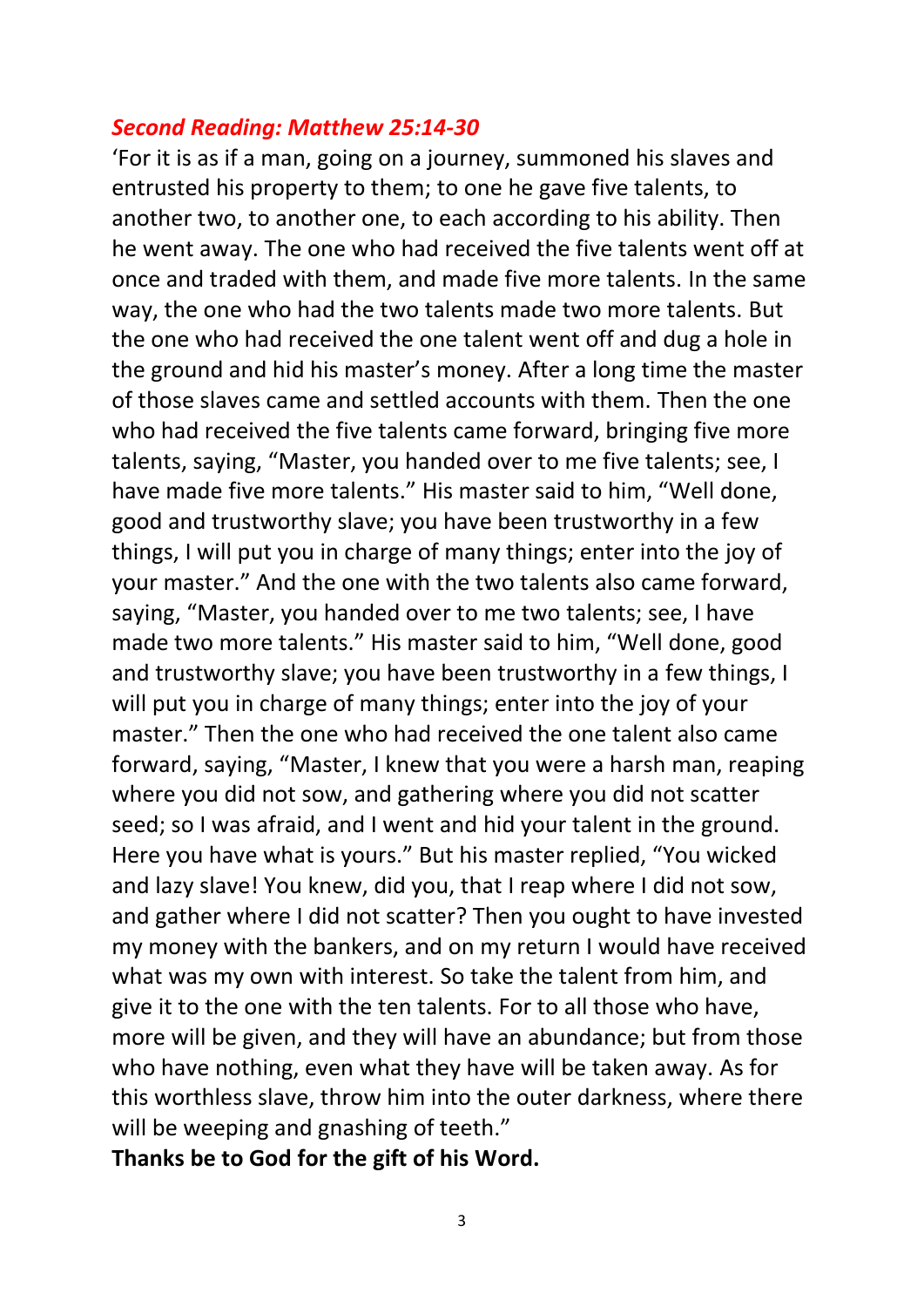### *Janice leads us in our reflection*

This weekend marks an important anniversary for me. It is exactly twenty years ago since I stepped into what, at that time, was known as Denholme Edge Church. The rest as they say is history.

Like many people of my age, I attended Sunday School on a regular basis but, as a teenager, drifted away and only attended church in later years on high days and holidays, often dragging my feet behind my husband who always wanted to attend the high days of the Christian year.

Those early years of attending church did stay with me though and when I realised what the Gospel reading was for today it brought back memories of sitting in the Methodist Church at Eldwick listening to a sermon on this parable of the talents. It's quite possible that my immature mind misinterpreted the words of whoever was leading worship at that time but it stayed with me at a subconscious level for many years. I was confused. Why was it right for people to "gamble" with the money they had been given? Why was the person who ensured that his Master's money was there in its entirety for when he returned vilified?

It took an awfully long time for the penny to drop and that happened one Sunday morning in Denholme. I can't remember who led worship at the time or how soon it was after my initial attendance, but I do recall a subconscious load being lifted off my shoulders, a real Eureka moment. It wasn't about gambling after all; it was about the gifts and talents we have been blessed with and ensuring they are used for the greater good.

4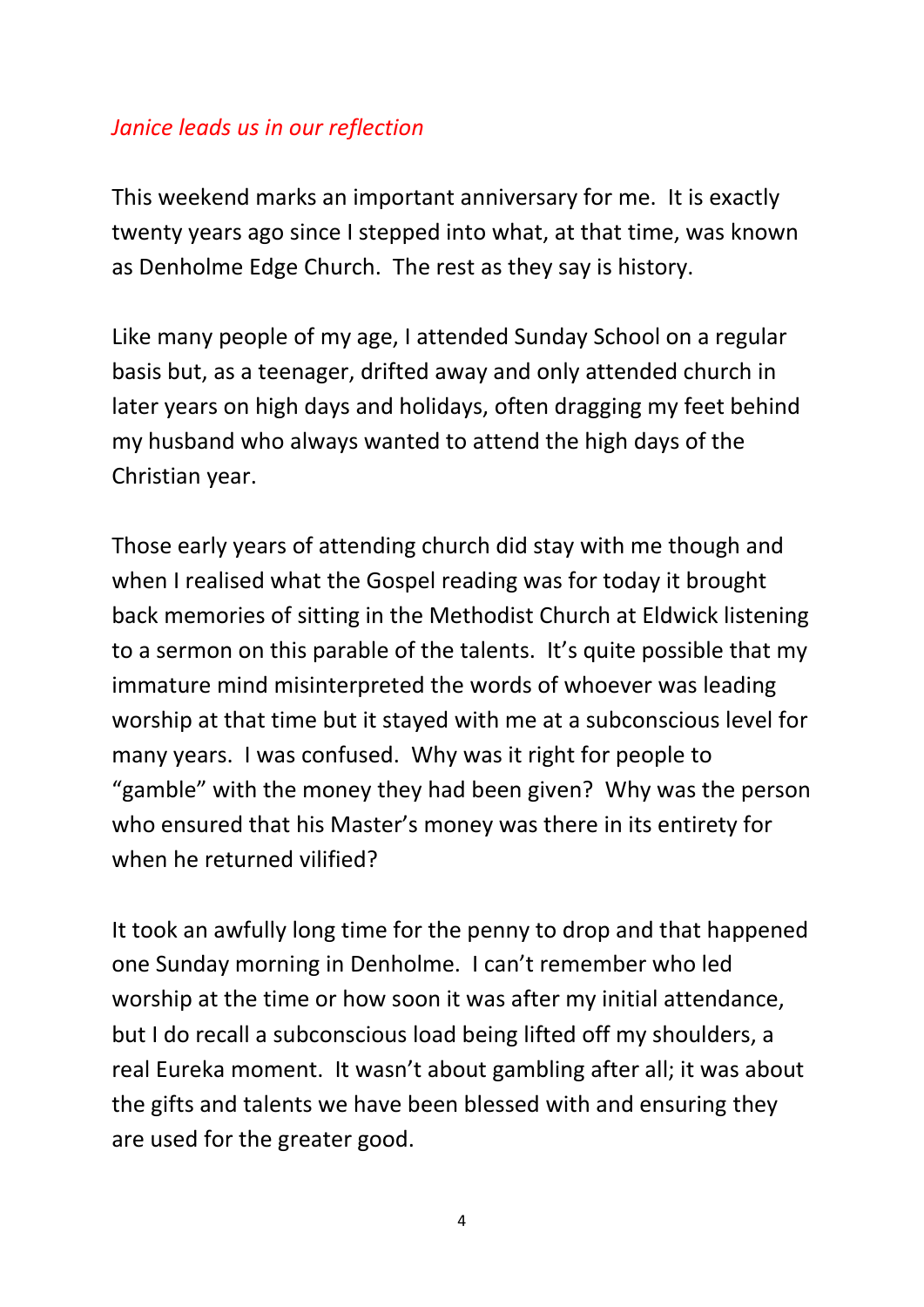Maybe it's time to consider what gifts and talents we may be withholding. Sometimes it's easy to gift a donation to a favourite charity but how about gifting some actual time instead? Within this year of Covid it may not be practical but, with a vaccine on the horizon, maybe we could use the time to consider where or how we could support others.

When I returned to church in 2000 I was in real need of spiritual nourishment and came to realise that as food is required for our physical bodies so we need to ensure that our spiritual lives are kept fed and watered as well. Are there any parables or passages in the Bible you struggle with or don't want to admit not understanding? I'm sure there are lots of them for lots of us. How about either investing in or borrowing a commentary on the Bible or a commentary on a specific book of the Bible? There is an abundance available and it can be rewarding to delve into the minds of different authors.

Give it some thought. You may even be rewarded with a Eureka moment!

### *Robert Priestley leads us in our prayers*

*Let us pray.*

Almighty God, we give you thanks and praise for everything you have done and continue to do for us. We thank you for the life of your son Jesus Christ, whom you sent to live amongst us, to teach us, to love us and to set us a wonderful example of life. Help us to learn more about you and work out how we can serve you better.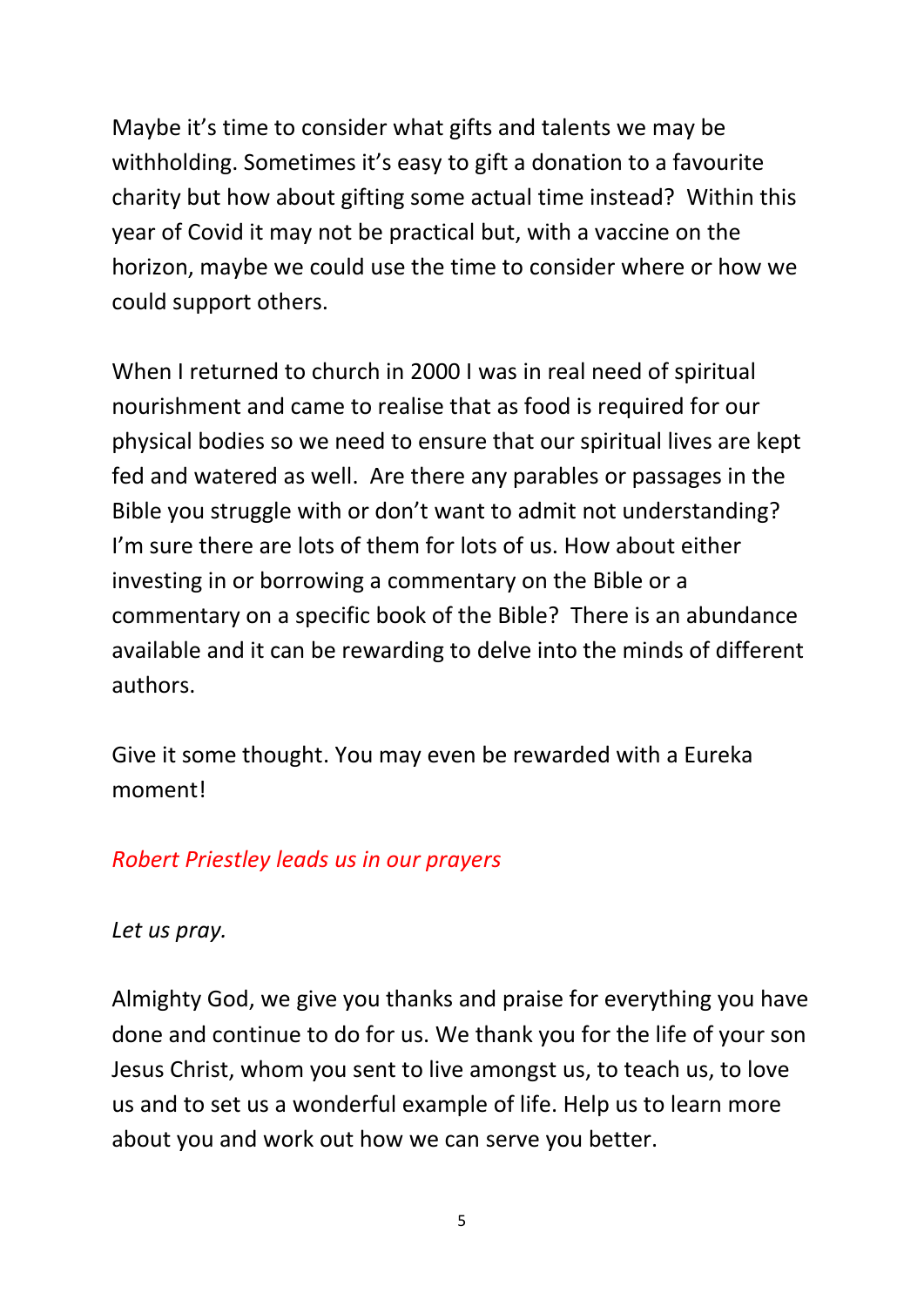Heavenly Father, this morning we bring you our concerns in prayer. We pray for your world-wide church, asking especially for your blessing as countless of your people continue to find new ways to worship in the current emergency and long for the day when churches will be fully open again.

Oh Lord, we pray for your world. We bring before you our concerns for the many places where there are natural disasters, droughts, floods and terrible storms. We especially think of the earthquake in Turkey where many people have lost their loved ones. Be with them all Lord and let them know your love. Lord in your mercy. **Hear our prayer.**

We pray for our world leaders, for those who hold authority and affect the lives of so many others. There are countless places around the world but we especially think about situations in America, Hong Kong and all over Europe where governments, Prime Ministers, Heads of State and CEO's all have heavy burdens of making huge decisions that affect the future of so many people. Help them to make good and wise decisions so that they might take their countries and organisations forward at this very difficult time. Lord in your mercy. **Hear our prayer.**

We remember also, Lord, the places in which we live, work and see our families and friends. Even now, in this period when we are restricted in our face-to-face social interaction, we ask your blessing on our efforts to care for those in need. We thank you Lord, for all of the public bodies who are leading the provision of help and care in so many ways in all of our localities. Strengthen their resolve Lord, so that they might continue in their amazing efforts through these difficult times.

Lord in you mercy. **Hear our prayer.**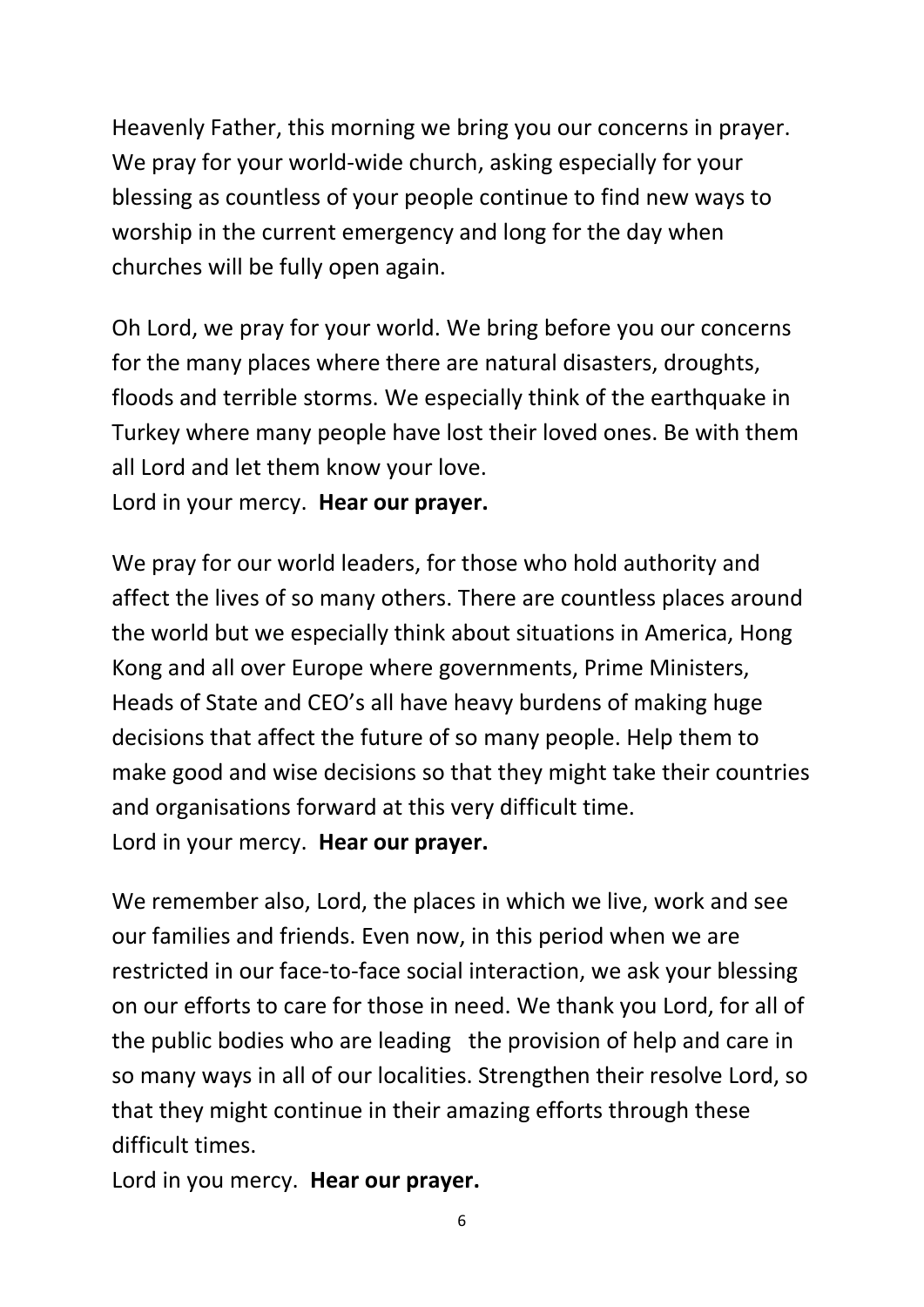Heavenly Father, we remember in our prayers all those who have been directly affected by the current Covid pandemic. We offer prayers for all those who have tragically passed away, leaving people to mourn the deaths of family members, relatives and friends. Also we think about all who are in poor physical and mental health but we give thanks for the people who look after and care for them. Lord in your mercy. **Hear our prayer.**

And finally Lord we pray for ourselves. Whatever lies ahead, we know that we have the confidence that you walk with us, and your support gives us loving hearts to carry on and do your work to the very best of our abilities.

## **Merciful Father. Accept these prayers for the sake of your Son our Saviour Jesus Christ. Amen.**

*And we draw all of our prayers together in the words of the Lord's Prayer.*

**Our Father in heaven, Hallowed be your name. Your kingdom come, Your will be done, On earth, as in heaven. Give us today our daily bread, Forgive us our sins, As we forgive those who sin against us. Lead us not into temptation, But deliver us from evil. For the kingdom, the power and the glory Are yours, now and forever. Amen.**